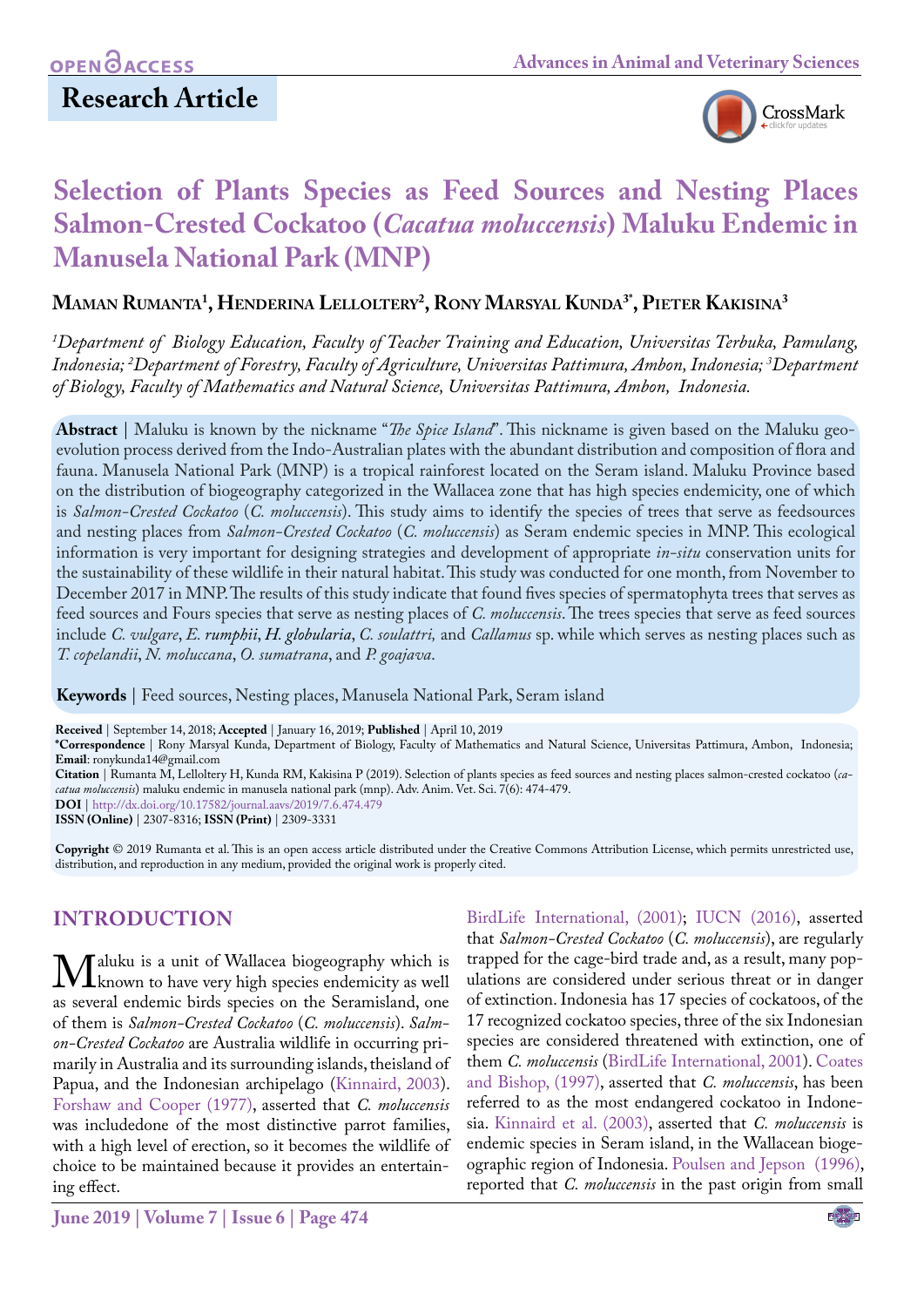# **OPEN GACCESS**

#### **Advances in Animal and Veterinary Sciences**

islands, neighboring islands, it is unclear whether these satellite populations were natural or introduced. [Smith](#page-5-5) [\(1985\),](#page-5-5) reported common during the 1970 and early 1980, population *C. moluccensis* began declining. [Bowler and](#page-5-6) [Taylor \(1989\)](#page-5-6), reported that the pet trade as the primary cause of the decline of *C. moluccensis*.

Maluku [Natural Resources Conservation Center \(1997\)](#page-5-7), stated that MNP (MNP) is a forest area on the Seram island, Central Maluku Regency with an area of 189,000 hectares is one of the conservation areas in Indonesia which is stipulated based on the Minister of Agriculture Decree No.736/Mentan/X/1982 On October 14, 1982, which was a joint Wai Nua and Wai Mual nature reserve and additional water expansion. Government purpose set Manusela as a National Park, among others to conserve various ecosystems contained in the Seram forest to an area so facilitate management.

[Kunda et al. \(2015\)](#page-5-8), asserted that species that occupy ecological niches on the islands are very vulnerable to extinction because most are endemic which only live on one or several islands and consist of only one or several local populations. Currently the natural habitat of *C. moluccensis* remaining only on Seram island includes, Roho, Wasa, Kanikeh, Solumena, Milinane, Manusela, Solea, Sinahari, Hatuolo and Kaloa areas are known to be inside MNP (IUCN, 2016; [Isherwood et al., 1997\)](#page-5-9). Data released by *International Union for Conservation of Nature* (IUCN), determined the status of *C. moluccensis* as *Vulnerable* since 1994 until now (IUCN, 2016), while according to *Convention on International Trade in Endangered Species of Wild Fauna and Flora* (CITES) data is classified as Appendix I.

The facts on the ground prove that modification of the anthropogenic habitat, increasing the extinction of Cacatiudae (cockatoos) is faster because most of these species are on islands with different ecological conditions and areas with high threat ([White et al., 2011](#page-5-10)). Reported by [Isher](#page-5-9)[wood et al. \(1997\),](#page-5-9) that the population of *C. moluccensis* on the Ambon, Haruku and Saparua islands was declared to be zero, meaning that at this time there was not one individual *C. moluccensis* in the Three islands. [Indrawan et al.](#page-5-11) [\(2007\),](#page-5-11) states that if an endemic species occupying territory as a result of habitat fragmentation will be more rapidly extinct or threatened with population due to structured disturbances as a result of human intervention. This is very reasonable because each species will occupy a specific ecological niche in the sense that each geographical area has a close relationship with the existence of certain species ([Jones, 1997;](#page-5-12) [Brum et al., 1994\)](#page-5-13).

Human activities with minimal awareness of the importance of conservation in MNP areas such as taking endemic wildlife to be traded illegally will threaten the existence population of *C. moluccensis* in their natural habitat. Until now, there is no accurate data on the population of *C. moluccensis* in the MNP, but recently the rate of decline in population is very significant at every years. Observations and reports related to the activity of *C. moluccensis* carried out by [Hitipeuw et al. \(2017\),](#page-5-14) that the number of these species observed in the MNParea is not more than 10 individuals. [Lelloltery and Tjoa \(2006\)](#page-5-15), reported that *C. moluccensis* observed during the September to December 2004 study period were 26 individuals. This number indicates that the population of this species is very little in natural habitat.

Over the past dozen years, this species has experienced various threats due to excessive illegal sales [Kinnaird et](#page-5-0)  [al. \(2003\)](#page-5-0). This study aims to determine the trees species that act as feedsources and nesting places of *C. moluccensis* in MNP. The results of this study are useful as a scientific basis in supporting ongoing *in-situ* conservation management in the wildlife rehabilitation center, in MNP area for *C. moluccensis* caught or confiscated from the community who were first adapted to the environment around MNP before being released back to their natural habitat (reintroduction).

### **MATERIALS AND METHODS**

#### **MATERIALS**

This study using the following materials: compass, binocular, camera, roll meters, tally sheets, Map of MNP, Field Guide Books, and Altimeter. This research was carried out, in Sawai Village which is a buffer zone of MNP, located in North Seram District, Central Maluku Regency, Maluku Province. This study lasted for 1 month from November to December 2017 and focused on vegetations which serves as the main feedsources and nesting places of *Salmon-Crested Cockatoo* (*C. moluccensis*).

#### **METHODS**

Determination of vegetations observation path in lines with wild observation. The collected vegetations data are; trees type, number of trees, height and diameters. Vegetations observation as feedsourcesand nesting places using the Line Plot Method, by conducting an inventory of the growth rate, starting from the highest level of the tree to the seedlings by the following criterias:

- Tree categories with a minimum height of 5 meters and having a stem diameters of more than 35 cm with an observation plot area of 20 x 20 meters.
- Pole categories or young trees, with stem diameters of 10-35 cm with an observation plot area of 10 x 10 meters.
- Sapihan (sapling) categories as well as other shrubs, namely vegetation regeneration up > 1.5 meters to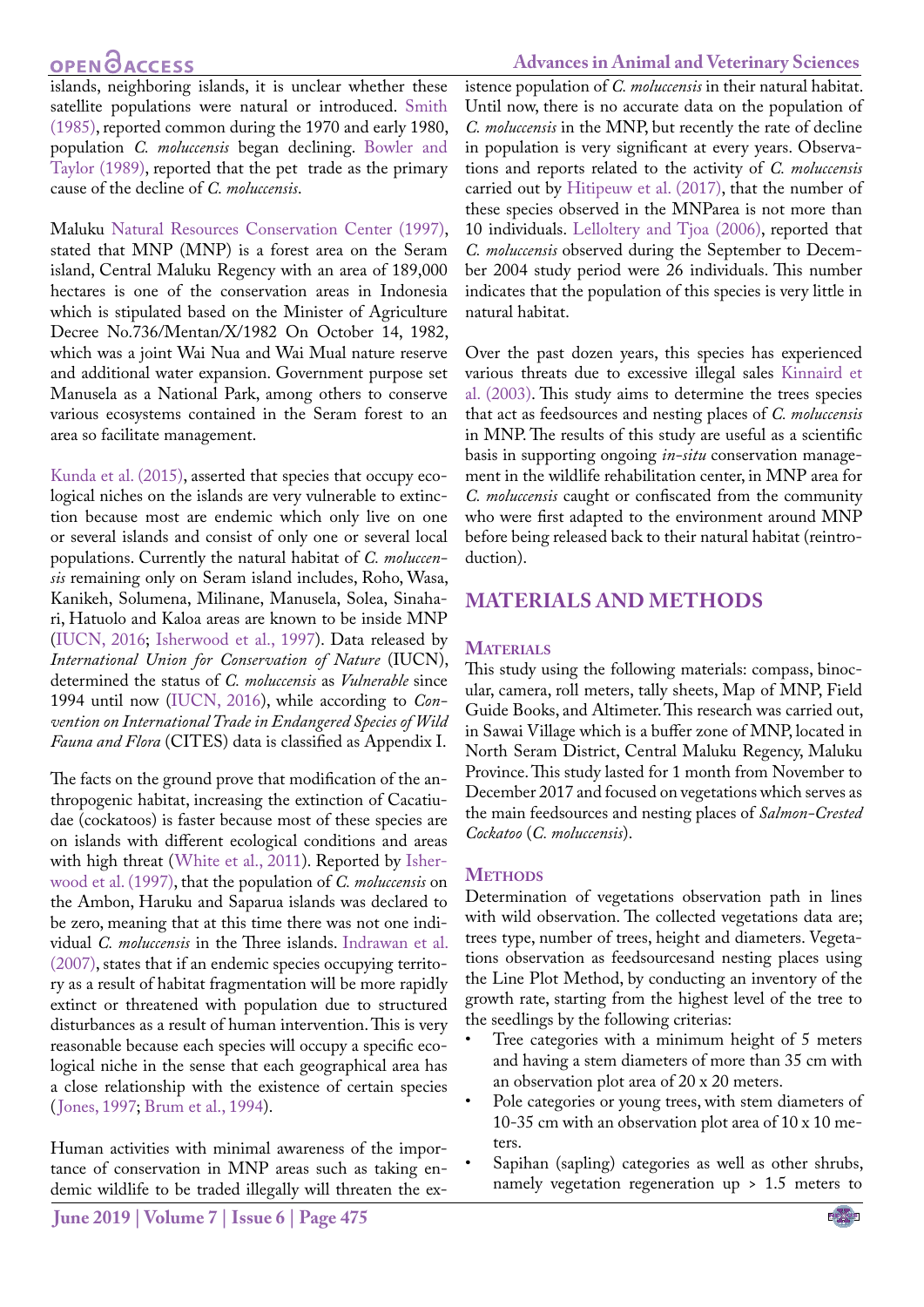young trees with stem diameters of more than 10 cm. Observation plot area of 5 x 5 meters.

Seedling categories namely vegetation ranging from sprouts to less than 1.5 meters high including forest floor vegetation. Observation plot area of 2 x 2 meters.

## **RESULTS**

#### **Plants as Feed Sources**

*Salmon-Crested Cockatoo* (*C. moluccensis*), has a type of feed that is generally the same as others birds bent beaks, namely seeds, insects and larvae of other insects species. At this research location there were various types of vegetation which acted as the main sources of feed from *Salmon-Crested Cockatoo* (*C. moluccensis*), such as: *Canarium vulgare*, *Eugenia rumphii*, *Horsfieldia globularia*, *Calophyllum soulattri*, and *Callamus* sp. These types of vegetation are highly favored and utilized by *Salmon-Crested Cockatoo* (*C. moluccensis*) as the main sourcessfeed. Generally *C. moluccensis*, much is seen in these types of vegetations, especially in the fruiting season.

#### **Trees as Nesting Place**

Vegetations commonly used as nesting places for *C. moluccensis* is; *Terminalia copelandii*, *Neuclea moluccana*, *Octomeles sumatrana* and *Psidium guajava*. Based on observations at the study site, generally these wildlife are often found in the morning and evening above these trees.The nesting place is usually on a high trees trunk, this is related to security, especially for the safety of nestling from the reach of predators. *Cacatua moluccensis* is a type of bird that diligently cleanses its nest, so that the branches around the tree holes that function as bird nests are almost invisible, meaning that the area around the bird's nest looks clean from the buds and twigs that fall.

## **DISCUSSION**

The results of the study using the Line Plot Method found five trees species that act as feed sources from *C. moluccensis*. The five trees species show the presence of various vegetation types of flora diversity that serves as feedsourcess for *C. moluccensis* in the MNP area. Diversity at trees level>20 meters in diameter found *C. vulgare*, *H. globularia*, and *C. soulattri* species, at the pole level with a 10-19 meter diameter dominated by *E. rumphii*, while diversity in sapihan (sapling) with <10 meters diameter was dominated by *P. guajava*. The existence of variations in the types of vegetation distribution confirms that these wild choose three types of distribution of vegetation as feedsourcess, namely the level of tree, pole, and sapihan (sapling).

The results showed that generally *C. moluccensis* consumed fruits from the five species. Field observations showed that residual feed collected under the *C. vulgare* tree showed that *C. moluccensis* ate fruit flesh (arylus) and seed meat. Characteristics of hard seed wrapping from *C. vulgare* can be solved with a fairly strong *C. moluccensis* pecker. In addition, during the observation process, it was seen that *C. moluccensis* looked for feed in the morning and evening. For aging activities of *C. moluccensis* are usually seen individually or in small groups. It has been observed that *C. moluccensis* for ages with the *Ducula aenea*. This behavior shows symbiosis that is free from competition with members of the Columbidae family. During the observation showed that the *Canarium* genera holds the largest portion and acts as the main feed sources of *C. moluccensis* in MNP. The same thing was reported by the surrounding community during the data collection process in MNP. The results of this study are consistent with research reported by the Reliegh Operation Team which reported that the lowland forest on Seram island was dominated by the Myristicaceae and Ebenaceae families[. Isherwood et al. \(1997\)](#page-5-9), stated that *C. moluccensis* were commonly observed apparently searching for insect grubs by tearing at the bark of dead and live trees and at the soft bark of rattan, pulling at dead branches, removing small climbers, and dislodging dead leaves on branches. [BirdLife International \(2001\),](#page-5-2) reported that *C. moluccensis* are known to exploit strangling figs and may occasionally take Pandanus fruits.

Research by [Widodo \(2006\),](#page-5-16) asserted that almost all birds that live in MNP choose fruit with a percentage of 50.62% as feed sources. In addition by [Widodo \(2006\),](#page-5-16) that *C. moluccensis* consumed fruit from the trees *of C. vulgare*, *T. aurantica*, and *O. coccinea*.This result caused a difference between the zoning season in MNP. [Edwards et al. \(1993\),](#page-5-17) reported that Seram climate is ever wet but annual and monthly rainfall are non-uniform and variable by region. The coastal lowlands of the north average 2100 mm annually with a drier season from May to October while the south coast receives 4255 mm annually with the wettest period during July. This causes differences in the fruiting season between trees species that serve as the main feed sources for *C. moluccensis*. There is a correlation of the presence of these wildlife in certain tree species with the fruiting periods. Research by [\(Putri, 2015](#page-5-18)), reported that fruit is a very important feed ingredient for birds. This is adhered to the level of palatability possessed by the fruit more dominant than other parts of the tree. Research by [Corlett](#page-5-19)  [\(2011\);](#page-5-19) Plein et al. (2013), states that birds generally use fruit as part of their feed sources.

Two environmental factors that influence the distribution of birds are altitude of places and type of feed, as well as ecological niches inhabited by bird species. [Monk et al.](#page-5-20)  [\(1997\),](#page-5-20) stated that Seram island has unique topographic value because it is dominated by steep mountain peaks and valleys. Ecologically, regions with different altitude com-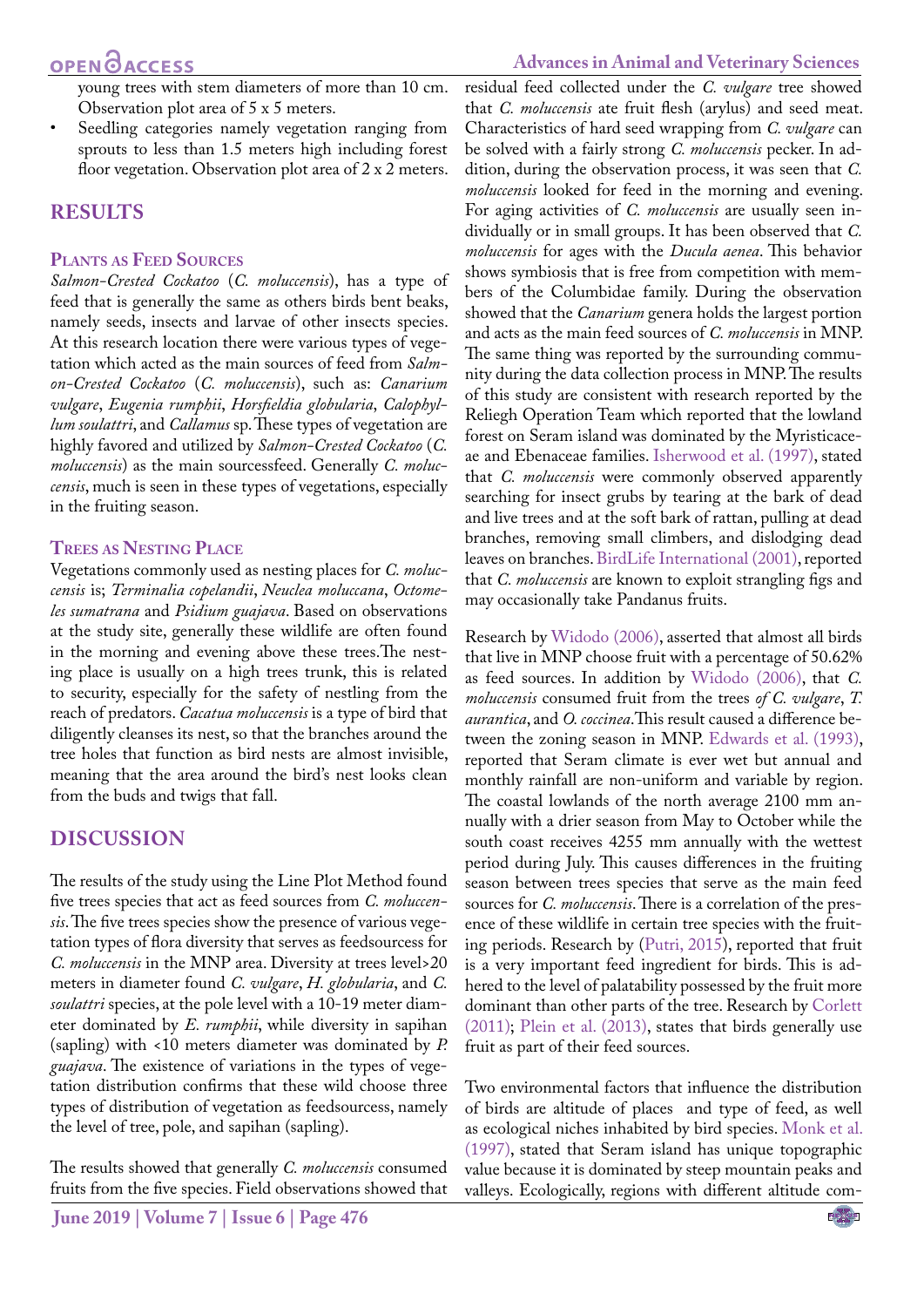## **OPEN**<sub>d</sub>

**Advances in Animal and Veterinary Sciences**

positions will have a higher diversity of species [\(Lomolino,](#page-5-21) [2001\)](#page-5-21), states that MNP has a composition of forests and habitats that change according to altitude of places, and the altitude of the place also affects the distribution of birds. In this study, we found that some families whose members were separated according to the altitude of places include; Columbidae, Psittacidae, and Alcedinidae. Generally, birds species that belong to this family are very relevant and helpful in analyzing and understanding the concept of island biogeography because of their high endemism values. The presence of *C. moluccensis* in a little population during the study correlated with the island biogeographic concept. Island biogeography theory requires that the number of species on an island (or in isolated habitats) is closely related to the size of the island. This theory must be used to comprehensively understand island biogeography, because generally regions with steep topography will create a combination of complex types of forest vegetation in relatively narrow zoning. The combination of forest vegetation types greatly affects the morphological, physiological and behavioral characteristics of birds. This is because the presence of different forest vegetation structures will correlate with the availability of the types of feed consumed by each bird species.

Availability of sufficient feed sources in the habitat is one of the main keys to the presence of birds. The results of this study indicate that during the observation, the activity of *C. moluccensis* was very little. This is due to the difference in seasonal zoning between the north and south MNP. The difference in zoning this season will have an impact on extreme weather, that is the south wind that is blowing hard. Ecologically, the impact caused by strong winds will cause the fruits consumed by *C. moluccensis*, including members of the *Canarium* genera, to decline dramatically due to falls. This event will have an impact on changes in the daily activity pattern of *C. moluccensis* which is related to the activity of finding feed sources. Generally, *C. moluccensis* will spread to look for feed sources in other locations so that little is seen during observation. Another factors that is suspected of contributing to the *C. moluccensis* abundance is the existence of competition activities with *Rhyticeros plicatus*.

The ecological niche structure and wildlife distribution in MNP whose distribution is based on altitude, results in the presence of very few mammal predators. The presence of mammal predators in very little amounts causes large-sized raptor to take over the ecological niche in the canopy zoning. The composition of birds that occupy MNP is dominated by frugivores, which ecologically act as seed dispersers ([Widodo, 2006](#page-5-16)). Woody trees that form the structure of rainforests on Seram island, are generally spread by certain bird species together with Pteropodidae members. Generally woody tree species produce large

and fleshy fruit so it is suitable to act as feed sources from birds and Phalangeride members (marsupials; cuscuses). [BirdLife International, \(2001\),](#page-5-2) asserted that the species is considered relatively resilient due to high reproductive potential, adaptability to habitat alteration, and lack of predators and competitors.

Some birds species including *C. unappendiculatus*, *Rhyticeros plicatus*, and families members of Psittacidae, play a very important roles in the conservation of flora diversity on Seram island. Research conducted by [Beehler and](#page-4-0)  [Dumbacher \(1996\)](#page-4-0), reported that conservation of members of the Myristicaceae and Meliaceae tribes was highly dependent on frugivores. This is very reasonable because the members of both tribes are only consumed by frugivores. When consuming fruit from Myristicaceae and Meliaceae members, frugivores can separate seeds from capsules, so the presence of members of these two tribes in natural habitat is highly dependent on frugivores. [BirdLife](#page-5-2)  [International, \(2001\)](#page-5-2), asserted that Three birds species are considered relatively resilient because they have high reproductive potential and adaptation, to changes in habitat, as well as predators or competitors. [Forshaw and Cooper](#page-5-1)  [\(1977\)](#page-5-1), stated that diet is catholic, consisting of seeds, berries, insects and their larvae, and in some areas cockatoos become pests by eating domestic coconuts. Ecologically, *C. moluccensis* has an important role in maintaining ecological stability. The ecological role of *C. moluccensis* as an Ornitokori is very important for the sustainability of forest ecosystems in MNP. Seeds from the fruit consumed by *C. moluccensis* that are not destroyed when digested will grow and develop and become new individuals. This event presents a reciprocal relationship between trees as producers with *C. moluccensis* as consumers. This event has a close relationship so that if one of them experiences extinction, it will affect the sustainability of the ecosystem in the region, more specifically to the spermatophyta community in MNP.

Nest is a very important place for birds, especially when they lay their eggs and raise their cheeper. For this reasons, each bird species has a nest shape that varies according to the nature and behavior and wildlife species. *Cacatua moluccensis* is bird species make their nest in tall tree by punching holes in tree stem. The holes are made on broken branches and are somewhat weathered with the diameter of the hole that can be made between 30-50 cm. The observations at the study site showed that generally trees that function as nesting places of *C. moluccensis* have dense canopy trees and cover each other between one part of a twig with another. Usually between the canopy arrangement, there are branches that have experienced weathering. The branch is then cleaned from litter and made as nesting place of this species. This indicates that *C. moluccensis* is very selective in choosing tree species as nesting place.

**June 2019 | Volume 7 | Issue 6 | Page 477**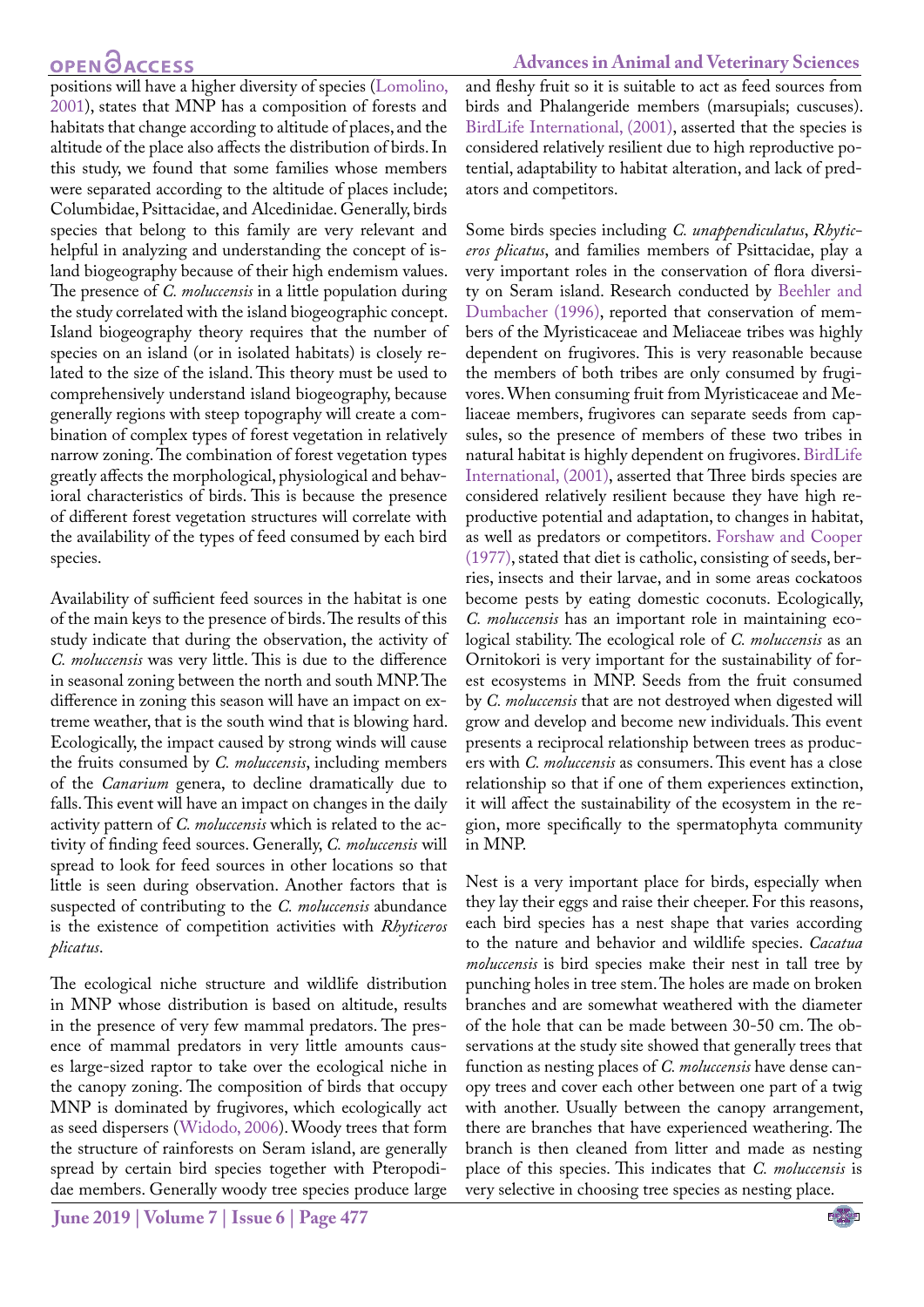# **OPEN**<sub>d</sub>

During this time, available research data on *C. moluccensis* is very limited, while population decline occurs very rapidly every year. At present the sustainability of the endemic species of Seram island, is experiencing serious problems due to forest destruction which have an impact on forest fragmentation including illegal logging. Illegal Logging represents a primary threat to *C. moluccensis* conservation [\(Kinnaird et al., 2003\)](#page-5-0). Recently, the logging activities occur in overlapping areas in Seram protected areas on a small scale, it is very worrying if this process sustainable logging practices that destroy the forest canopy will dramatically reduce habitat available for cockatoos, especially if large nest trees are harvested. Cockatoo abundance is positively related to the density of a favored nest tree, *O. sumatranus*, and the density of strangling figs, a potentially important feed resources.

The results of this study indicate that there is a positive correlation between the density of species *O. sumatrana* and its effect on increasing abundance of *C. moluccensis*. Observations also prove that the species *O. sumatrana* is the key nest tree of *C. moluccensis*. [Kinnaird et al. \(2003\)](#page-5-0), asserted that the status of species *O. Sumatrana* acts as a key nest tree for *C moluccensis*. In addition, *C. moluccensis* often occupies tree holes that have been patterned naturally only by cleaning holes. The results of this study are consistent with the data reported by [Isherwood et al. \(1997\);](#page-5-9) [Kinnaird et al. \(2003\),](#page-5-0) stated that *C. moluccensis* used *O. Sumatrana* as nesting place. [Widodo \(2006\)](#page-5-16) states that as much as 24.69% of trees in MNP serve as to nest, sleep, play and sunbathe from birds that live in these location.

[Christian et al. \(1996\)](#page-5-22), states that it is very dangerous if bird capture has gone along with other factors such as habitat loss. The process that takes place in MNP is the same as that for Sumba cockatoos where the illegal logging and bird capture processes occur together ([Hidayat and Kayat,](#page-5-23) [2014\)](#page-5-23). We assumed that *C. moluccensis* can only be found in MNP, and not in other habitats in Maluku. This is very reasonable because the area outside MNP is not safe for the conservation of these wildlife. The results of discussions with the community and supported by the observation process in the MNP area explained that *C. moluccensis* only occupies forest blocks that are not disturbed and are relatively safe from humans. During observation, *C. moluccensis* was seen resting in three trees namely *T. copelandii*, *N. moluccana*, and *P. guajava*. Observations show that these wildlife put their nests in the *O. sumatrana* tree. This is evidenced by the surrounding community who climbed the tree. Generally *T. copelandii*, *N. moluccana*, and *P. guajava* trees only function as temporary resting place, while the key tree *O. Sumatrana* serves as nesting place (breeding location).

Currently the government and related stackholders have

designed conservation programs based on the concept of local community awareness and ecotourism around the MNP area [\(Metz and Nursahid, 2004](#page-5-24)) . This program is considered effective enough to encourage local support so that it can control the dynamics of wild populations, local community movements related to illegal wildlife trade, as well as a means to socialize government regulations related to protection of protected wildlife, one of which is endemic species of *C. moluccensis*.

## **CONCLUSION**

The conclusion of this study is that in MNP there are five species of trees that function as feedsources from Seram cockatoos, where the tree *C. vulgare* is a tree whose fruit is most like. There are Thee trees that function as temporary resting places (*T. copelandii*, *N. moluccana*, and *P. guajava*), except for the *O. sumatrana* tree which is the key tree for the nesting place of Seram cockatoo (*C. moluccensis*) in the period November to December 2017. Fruit flesh (arilus) of the *C. vulgare* tree is a feedsources that is highly preferred by *C. moluccensis* compared to four others species. *Octomeles Sumatrana* is a key tree from *C. moluccensis* that functions as a nesting place. We assumed that the remaining *C. moluccensis* habitat is currently only in MNP because outside this conservation area, there is no safe habitat for the survival of these endemic wildlife. The main cause of the decline in *C. moluccensis* population is habitat fragmentation due to illegal logging and uncontrolled hunting and selling of endemic wildlife.

## **ACKNOWLEDGMENTS**

Authors are thankful to Director Manusela National Park and all members, and assistants of Wildlife Rehabilitation Center, in Masihulan village for their kind support in this research.

# **CONFLICT OF INTEREST**

Authors declare that they have no conflict of interest.

# **AUTHORS CONTRIBUTION**

Maman Rumanta drafted manuscript, analysis data and provided guidance; Henderina Lelloltery edited manuscript; Rony Marsyal Kunda draft manuscript, analysis data and revised it and Pieter Kakisina edited manuscript and provided guidance. All authors contributed equally to carry out this work.

### **REFERENCES**

<span id="page-4-0"></span>• Beehler BM, Dumbacher JP (1996). More Examples of Fruiting